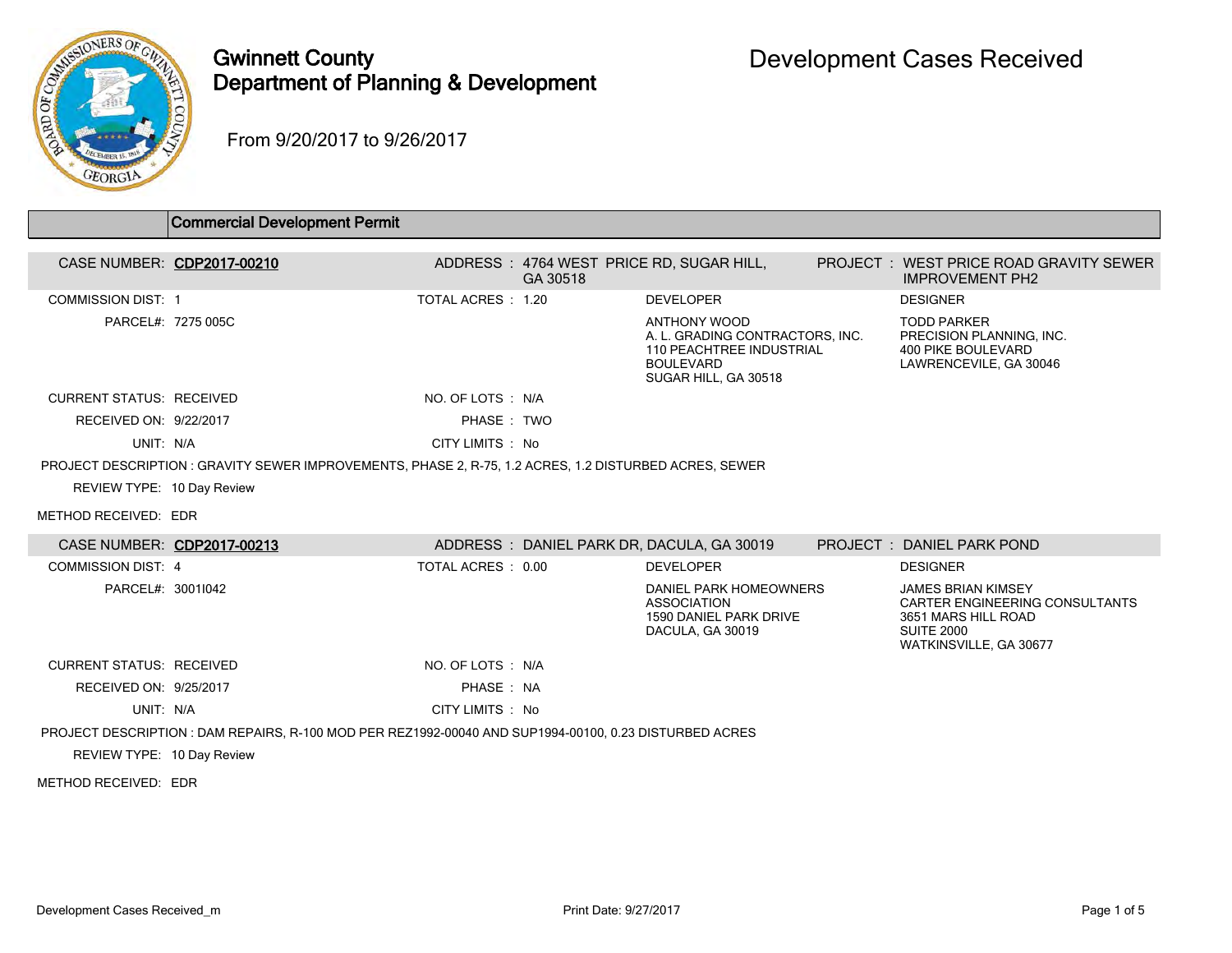| CASE NUMBER: CDP2017-00214      |                                                                                                                                                      |                    | ADDRESS: 4334 BROGDON EXCHANGE 2B,<br>SUGAR HILL, GA 30518 |                                                                                                             | PROJECT: BROGDON EXCHANGE LOT 2B                                                                         |
|---------------------------------|------------------------------------------------------------------------------------------------------------------------------------------------------|--------------------|------------------------------------------------------------|-------------------------------------------------------------------------------------------------------------|----------------------------------------------------------------------------------------------------------|
| <b>COMMISSION DIST: 1</b>       |                                                                                                                                                      | TOTAL ACRES : 4.34 |                                                            | <b>DEVELOPER</b>                                                                                            | <b>DESIGNER</b>                                                                                          |
| PARCEL#: 7254 116               |                                                                                                                                                      |                    |                                                            | JORDAN COPELAND<br><b>BLACK PEARL PAVING</b><br><b>30 EAST PARK STREET</b><br>BUFORD, GA 30518              | <b>STEVE DUREN</b><br>MCFARLAND-DYER & ASSOCIATES, INC.<br>4174 SILVER PEAK PARKWAY<br>SUWANEE, GA 30024 |
| <b>CURRENT STATUS: RECEIVED</b> |                                                                                                                                                      | NO. OF LOTS : N/A  |                                                            |                                                                                                             |                                                                                                          |
| RECEIVED ON: 9/25/2017          |                                                                                                                                                      | PHASE: NA          |                                                            |                                                                                                             |                                                                                                          |
| UNIT: N/A                       |                                                                                                                                                      | CITY LIMITS : Yes  |                                                            |                                                                                                             |                                                                                                          |
|                                 | PROJECT DESCRIPTION : CITY OF SUGAR HILL, COMMERCIAL, HM-1, NEW 6,375 SQ FT, 1 STORY, 4.343 ACRES, 2.94 DISTURBED ACRES, 7 NEW PARKING SPACES, SEWER |                    |                                                            |                                                                                                             |                                                                                                          |
| REVIEW TYPE: 5 Day Review       |                                                                                                                                                      |                    |                                                            |                                                                                                             |                                                                                                          |
| METHOD RECEIVED: DRCC           |                                                                                                                                                      |                    |                                                            |                                                                                                             |                                                                                                          |
| CASE NUMBER: CDP2017-00215      |                                                                                                                                                      |                    | GA 30548                                                   | ADDRESS: 2660 OLD WINDER HWY, BRASELTON,                                                                    | PROJECT: CULVER'S RESTAURANT                                                                             |
| <b>COMMISSION DIST: 3</b>       |                                                                                                                                                      | TOTAL ACRES: 1.33  |                                                            | <b>DEVELOPER</b>                                                                                            | <b>DESIGNER</b>                                                                                          |
| PARCEL#: 3006 154               |                                                                                                                                                      |                    |                                                            | <b>HARSHAL PATEL</b><br>SAANVI HOSPITALITY, LLC<br>6405 HIXSON PIKE<br>HIXSON, TN 37343                     | <b>JEFF CARTER</b><br>CARTER ENGINEERING CONSULTANTS<br>3651 MARS HILL ROAD<br>WATKINSVILLE, GA 30677    |
| <b>CURRENT STATUS: RECEIVED</b> |                                                                                                                                                      | NO. OF LOTS : N/A  |                                                            |                                                                                                             |                                                                                                          |
| RECEIVED ON: 9/26/2017          |                                                                                                                                                      | PHASE: NA          |                                                            |                                                                                                             |                                                                                                          |
| UNIT: N/A                       |                                                                                                                                                      | CITY LIMITS : Yes  |                                                            |                                                                                                             |                                                                                                          |
|                                 | PROJECT DESCRIPTION: CITY OF BRASELTON, RESTAURANT, C-2, NEW 4,310 SQ FT, 1 STORY, 1.33 ACRES, 1.12 DISTURBED ACRES, 55 NEW PARKING SPACES, SEWER.   |                    |                                                            |                                                                                                             |                                                                                                          |
| REVIEW TYPE: 10 Day Review      |                                                                                                                                                      |                    |                                                            |                                                                                                             |                                                                                                          |
| METHOD RECEIVED: DRCC           |                                                                                                                                                      |                    |                                                            |                                                                                                             |                                                                                                          |
| CASE NUMBER: CDP2017-00216      |                                                                                                                                                      |                    | 30340                                                      | ADDRESS: 6950 BUSINESS CT, DORAVILLE, GA                                                                    | PROJECT: ARMSTRONG RELOCATION                                                                            |
| <b>COMMISSION DIST: 2</b>       |                                                                                                                                                      | TOTAL ACRES : 3.00 |                                                            | <b>DEVELOPER</b>                                                                                            | <b>DESIGNER</b>                                                                                          |
| PARCEL#: 6247 370               |                                                                                                                                                      |                    |                                                            | <b>STAN BAKER</b><br>ARMSTRONG RELOCATION &<br><b>COMPANIES</b><br>6960 BUSINESS COURT<br>ATLANTA, GA 30340 | <b>TRAE RUTLEDGE</b><br>ATWELL, LLC<br>1800 PARKWAY PLACE<br>SUITE 700<br>MARIETTA, GA 30067             |
| <b>CURRENT STATUS: RECEIVED</b> |                                                                                                                                                      | NO. OF LOTS : N/A  |                                                            |                                                                                                             |                                                                                                          |
| RECEIVED ON: 9/26/2017          |                                                                                                                                                      | PHASE: NA          |                                                            |                                                                                                             |                                                                                                          |
| UNIT: N/A                       |                                                                                                                                                      | CITY LIMITS : No   |                                                            |                                                                                                             |                                                                                                          |
|                                 | PROJECT DESCRIPTION: WAREHOUSE, M-1 PER REZ1973-00087, NEW 36,169 SQ FT, 1 STORY, 3.0 ACRES, 2.30 DISTURBED ACRES, 15 NEW PARKING SPACES, SEWER      |                    |                                                            |                                                                                                             |                                                                                                          |
| REVIEW TYPE: 10 Day Review      |                                                                                                                                                      |                    |                                                            |                                                                                                             |                                                                                                          |
| METHOD RECEIVED: EDR            |                                                                                                                                                      |                    |                                                            |                                                                                                             |                                                                                                          |
|                                 |                                                                                                                                                      |                    |                                                            |                                                                                                             |                                                                                                          |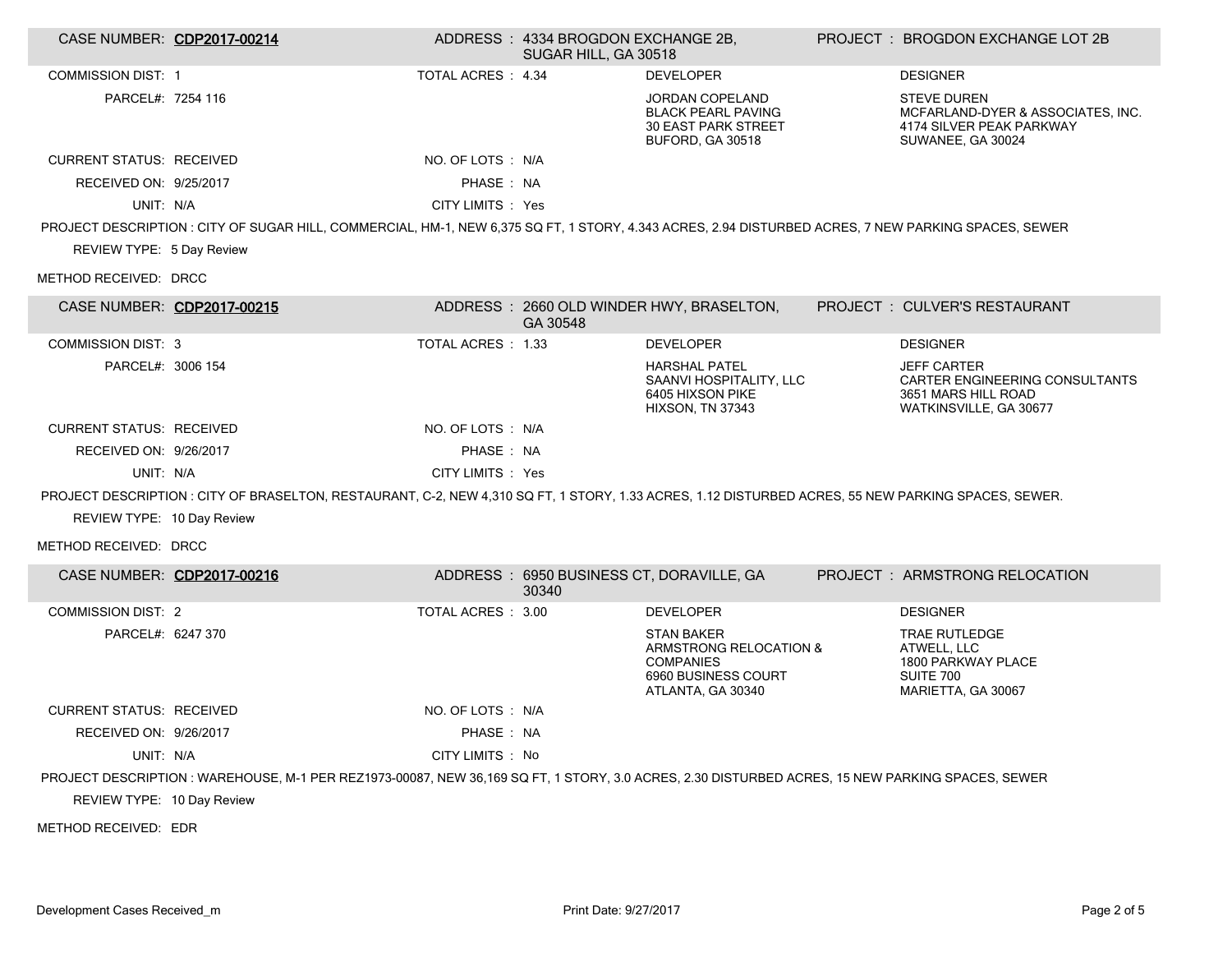|                                                                                                                                                   | CASE NUMBER: CDP2017-00217                                                                                                               |                     | ADDRESS: 1705 MALL OF GEORGIA BLVD.<br><b>BUFORD, GA 30519</b>  |                                                                                                                   |  | <b>PROJECT : TESLA SUPERCHARGING STATION</b>                                                                |  |
|---------------------------------------------------------------------------------------------------------------------------------------------------|------------------------------------------------------------------------------------------------------------------------------------------|---------------------|-----------------------------------------------------------------|-------------------------------------------------------------------------------------------------------------------|--|-------------------------------------------------------------------------------------------------------------|--|
| <b>COMMISSION DIST: 1</b>                                                                                                                         |                                                                                                                                          | TOTAL ACRES: 19.79  |                                                                 | <b>DEVELOPER</b>                                                                                                  |  | <b>DESIGNER</b>                                                                                             |  |
| PARCEL#: 7175 016                                                                                                                                 |                                                                                                                                          |                     |                                                                 | <b>TESLA MOTORS</b><br>3500 DEER CREEK ROAD<br>PALO ALTO, CA 94304                                                |  | MICHAEL SPIEZIO<br><b>BLACK &amp; VEATCH CORPORATION</b><br>6800 W. 115TH STREET<br>OVERLAND PARK, KS 66211 |  |
| <b>CURRENT STATUS: RECEIVED</b>                                                                                                                   |                                                                                                                                          | NO. OF LOTS : N/A   |                                                                 |                                                                                                                   |  |                                                                                                             |  |
| RECEIVED ON: 9/26/2017                                                                                                                            |                                                                                                                                          | PHASE: NA           |                                                                 |                                                                                                                   |  |                                                                                                             |  |
| UNIT: N/A                                                                                                                                         |                                                                                                                                          | CITY LIMITS : No    |                                                                 |                                                                                                                   |  |                                                                                                             |  |
|                                                                                                                                                   | PROJECT DESCRIPTION : ELECTRIC CAR CHARGING STATIONS, C-2, 12 NEW CHARGING STATIONS, 19.79 ACRES, 0.01 DISTURBED ACRES, SEWER            |                     |                                                                 |                                                                                                                   |  |                                                                                                             |  |
| REVIEW TYPE: 10 Day Review                                                                                                                        |                                                                                                                                          |                     |                                                                 |                                                                                                                   |  |                                                                                                             |  |
| METHOD RECEIVED: EDR                                                                                                                              |                                                                                                                                          |                     |                                                                 |                                                                                                                   |  |                                                                                                             |  |
|                                                                                                                                                   | CASE NUMBER: CDP2017-00218                                                                                                               |                     | GA 30096                                                        | ADDRESS : 3423 OLD NORCROSS RD, DULUTH,                                                                           |  | PROJECT : HENNESSY JAGUAR LAND ROVER<br><b>GWINNETT</b>                                                     |  |
| <b>COMMISSION DIST: 1</b>                                                                                                                         |                                                                                                                                          | TOTAL ACRES: 5.06   |                                                                 | <b>DEVELOPER</b>                                                                                                  |  | <b>DESIGNER</b>                                                                                             |  |
| PARCEL#: 6232 150                                                                                                                                 |                                                                                                                                          |                     |                                                                 | <b>STEVEN ELLIS</b><br>PRO BUILDING SYSTEMS<br>3678 NORTH PEACHTREE ROAD<br>ATLANTA, GA 30341                     |  | JON M. EVANS<br>EVANS DESIGN GROUP, INC.<br>4755 SUMMER SONG COURT<br>BUFORD, GA 30519                      |  |
| <b>CURRENT STATUS: RECEIVED</b>                                                                                                                   |                                                                                                                                          | NO. OF LOTS: N/A    |                                                                 |                                                                                                                   |  |                                                                                                             |  |
| RECEIVED ON: 9/26/2017                                                                                                                            |                                                                                                                                          | PHASE: NA           |                                                                 |                                                                                                                   |  |                                                                                                             |  |
| UNIT: N/A                                                                                                                                         |                                                                                                                                          | CITY LIMITS : No    |                                                                 |                                                                                                                   |  |                                                                                                             |  |
|                                                                                                                                                   | PROJECT DESCRIPTION: CAR DEALERSHIP, SHOWROOM, C-2 PER REZ1995-00160, NEW 15,079 SQ FT, 1 STORY, 5.06 ACRES, 0.97 DISTURBED ACRES, SEWER |                     |                                                                 |                                                                                                                   |  |                                                                                                             |  |
| REVIEW TYPE: 10 Day Review                                                                                                                        |                                                                                                                                          |                     |                                                                 |                                                                                                                   |  |                                                                                                             |  |
| METHOD RECEIVED: EDR                                                                                                                              |                                                                                                                                          |                     |                                                                 |                                                                                                                   |  |                                                                                                             |  |
|                                                                                                                                                   | CASE NUMBER: CDP2017-00219                                                                                                               |                     | ADDRESS: 5200 MEDLOCK BRIDGE RD,<br>PEACHTREE CORNERS, GA 30092 |                                                                                                                   |  | PROJECT : PEACHTREE CORNERS TOWN<br><b>GREEN</b>                                                            |  |
| <b>COMMISSION DIST: 2</b>                                                                                                                         |                                                                                                                                          | TOTAL ACRES : 21.16 |                                                                 | <b>DEVELOPER</b>                                                                                                  |  | <b>DESIGNER</b>                                                                                             |  |
| PARCEL#: 6301 183                                                                                                                                 |                                                                                                                                          |                     |                                                                 | <b>DIANA WHEELER</b><br>CITY OF PEACHTREE CORNERS<br><b>147 TECHNOLOGY PARKWAY</b><br>PEACHTREE CORNERS, GA 30092 |  | PEYTON D. PETERSON<br>TSW<br>1389 PEACHTREE STREET, N.E.<br>SUITE 200<br>ATLANTA, GA 30309                  |  |
| <b>CURRENT STATUS: RECEIVED</b>                                                                                                                   |                                                                                                                                          | NO. OF LOTS : N/A   |                                                                 |                                                                                                                   |  |                                                                                                             |  |
| RECEIVED ON: 9/26/2017                                                                                                                            |                                                                                                                                          | PHASE : NA          |                                                                 |                                                                                                                   |  |                                                                                                             |  |
| UNIT: N/A                                                                                                                                         |                                                                                                                                          | CITY LIMITS : Yes   |                                                                 |                                                                                                                   |  |                                                                                                             |  |
| PROJECT DESCRIPTION : CITY OF PEACHTREE CORNERS, HARDSCAPE PLAN FOR TOWN CENTER, MUD PER REZ1998-00174, 21.16 ACRES, 21.16 DISTURBED ACRES, SEWER |                                                                                                                                          |                     |                                                                 |                                                                                                                   |  |                                                                                                             |  |
| REVIEW TYPE: 10 Day Review                                                                                                                        |                                                                                                                                          |                     |                                                                 |                                                                                                                   |  |                                                                                                             |  |
| METHOD RECEIVED: EDR                                                                                                                              |                                                                                                                                          |                     |                                                                 |                                                                                                                   |  |                                                                                                             |  |
| <b>TOTAL FOR:</b>                                                                                                                                 | <b>Commercial Development</b><br>Permit                                                                                                  | NO. OF CASES: 8     |                                                                 | NO. OF LOTS: 0                                                                                                    |  | <b>TOTAL ACRES: 55.88</b>                                                                                   |  |
| Development Cases Received_m                                                                                                                      |                                                                                                                                          |                     | Print Date: 9/27/2017                                           |                                                                                                                   |  | Page 3 of 5                                                                                                 |  |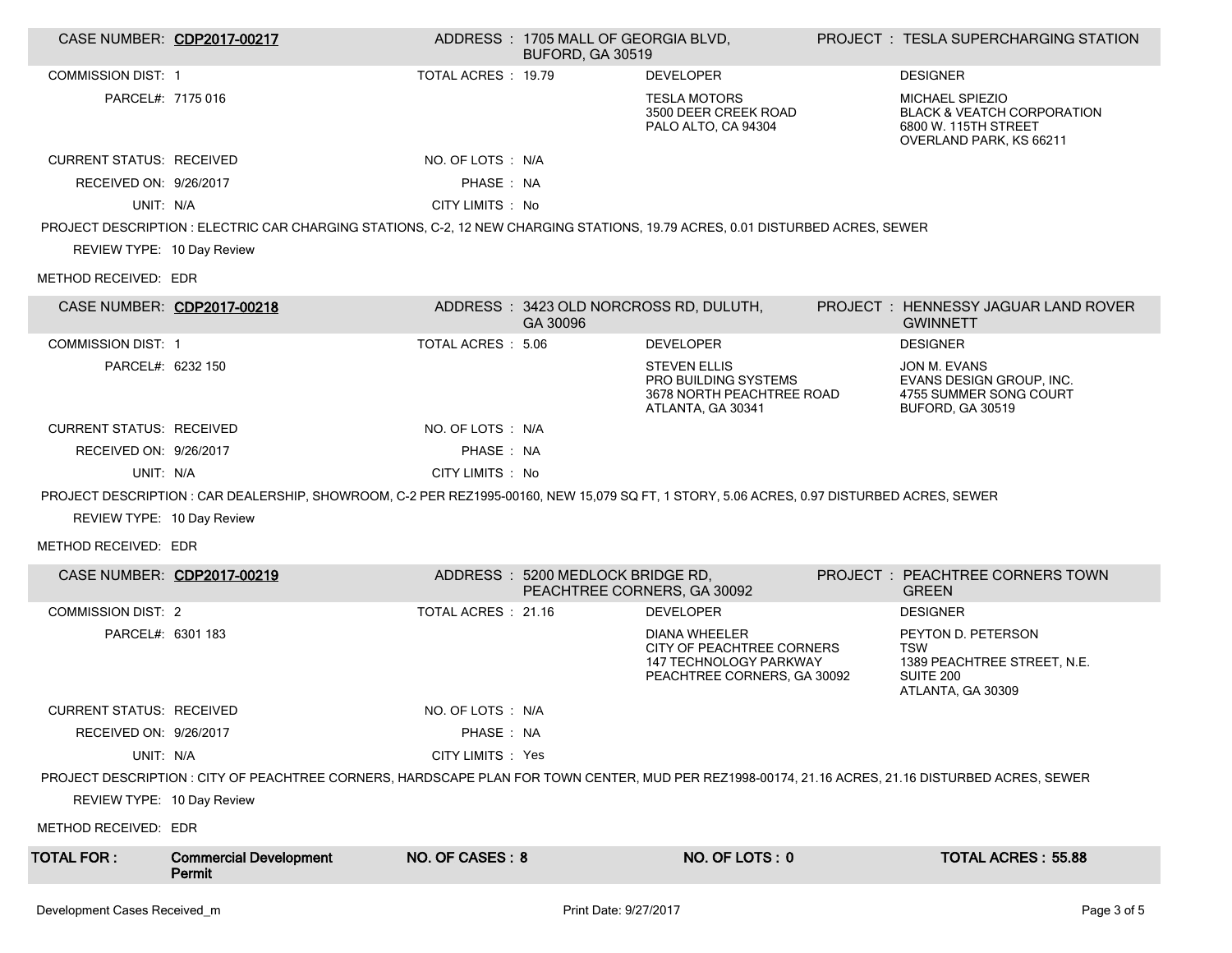|                                                    | <b>Concept Plan</b>                                                                                   |                    |                                     |                                                                                                                        |                                                                                                         |
|----------------------------------------------------|-------------------------------------------------------------------------------------------------------|--------------------|-------------------------------------|------------------------------------------------------------------------------------------------------------------------|---------------------------------------------------------------------------------------------------------|
| CASE NUMBER: CPL2017-00018                         |                                                                                                       |                    | ADDRESS: BROWN RD, BUFORD, GA 30519 |                                                                                                                        | PROJECT: GRAVEL SPRINGS UNIT 1 PHASE 1                                                                  |
| <b>COMMISSION DIST: 4</b>                          |                                                                                                       | TOTAL ACRES: 72.59 |                                     | <b>DEVELOPER</b>                                                                                                       | <b>DESIGNER</b>                                                                                         |
| PARCEL#: 7143 010                                  |                                                                                                       |                    |                                     | <b>PAXTON GRIFFIN</b><br>ACM SATILLA LN V, LLC<br>1720 PEACHTREE STREET, N.W.<br><b>SUITE 405</b><br>ATLANTA, GA 30309 | <b>ERIC SIMPSON</b><br>PRECISION PLANNING, INC.<br><b>400 PIKE BOULEVARD</b><br>LAWRENCEVILLE, GA 30046 |
| <b>CURRENT STATUS: RECEIVED</b>                    |                                                                                                       | NO. OF LOTS : 150  |                                     |                                                                                                                        |                                                                                                         |
| RECEIVED ON: 9/26/2017                             |                                                                                                       | PHASE: N/A         |                                     |                                                                                                                        |                                                                                                         |
| UNIT: N/A                                          |                                                                                                       | CITY LIMITS : No   |                                     |                                                                                                                        |                                                                                                         |
| REVIEW TYPE: 10 Day Review<br>METHOD RECEIVED: EDR | PROJECT DESCRIPTION : SINGLE FAMILY SUBDIVISION, R-SR PER RZR2016-00008, 150 LOTS, 72.59 ACRES, SEWER |                    |                                     |                                                                                                                        |                                                                                                         |
| <b>TOTAL FOR:</b>                                  | <b>Concept Plan</b>                                                                                   | NO. OF CASES: 1    |                                     | <b>NO. OF LOTS: 150</b>                                                                                                | <b>TOTAL ACRES: 72.59</b>                                                                               |
|                                                    |                                                                                                       |                    |                                     |                                                                                                                        |                                                                                                         |
|                                                    | <b>Final Plat</b>                                                                                     |                    |                                     |                                                                                                                        |                                                                                                         |
| CASE NUMBER: FPL2017-00060                         |                                                                                                       |                    | 30024                               | ADDRESS: MCGINNIS FERRY RD, SUWANEE, GA                                                                                | <b>PROJECT : CIRCLE K GAS EXPRESS</b>                                                                   |
| <b>COMMISSION DIST: 1</b>                          |                                                                                                       | TOTAL ACRES : 1.67 |                                     | <b>DEVELOPER</b>                                                                                                       | <b>DESIGNER</b>                                                                                         |
|                                                    | PARCEL#: 7209 009B                                                                                    |                    |                                     | LOWERY & ASSOCIATES<br>317 GRASSDALE ROAD<br>CARTERSVILLE, GA 30121                                                    | <b>JUAN PABLO DELRIO</b><br>THE CONTINEO GROUP<br>3081 HOLCOMB BRIDGE ROAD<br>NORCROSS, GA 30071        |
| <b>CURRENT STATUS: RECEIVED</b>                    |                                                                                                       | NO. OF LOTS : 1    |                                     |                                                                                                                        |                                                                                                         |
| RECEIVED ON: 9/26/2017                             |                                                                                                       | PHASE: NA          |                                     |                                                                                                                        |                                                                                                         |
| UNIT: N/A                                          |                                                                                                       | CITY LIMITS : Yes  |                                     |                                                                                                                        |                                                                                                         |
|                                                    | PROJECT DESCRIPTION : CITY OF SUWANEE, COMMERCIAL FOR PLATTING ONLY, C-3, 1.668 ACRES, SEWER          |                    |                                     |                                                                                                                        |                                                                                                         |
| REVIEW TYPE: 10 Day Review                         |                                                                                                       |                    |                                     |                                                                                                                        |                                                                                                         |
| METHOD RECEIVED: EDR                               |                                                                                                       |                    |                                     |                                                                                                                        |                                                                                                         |